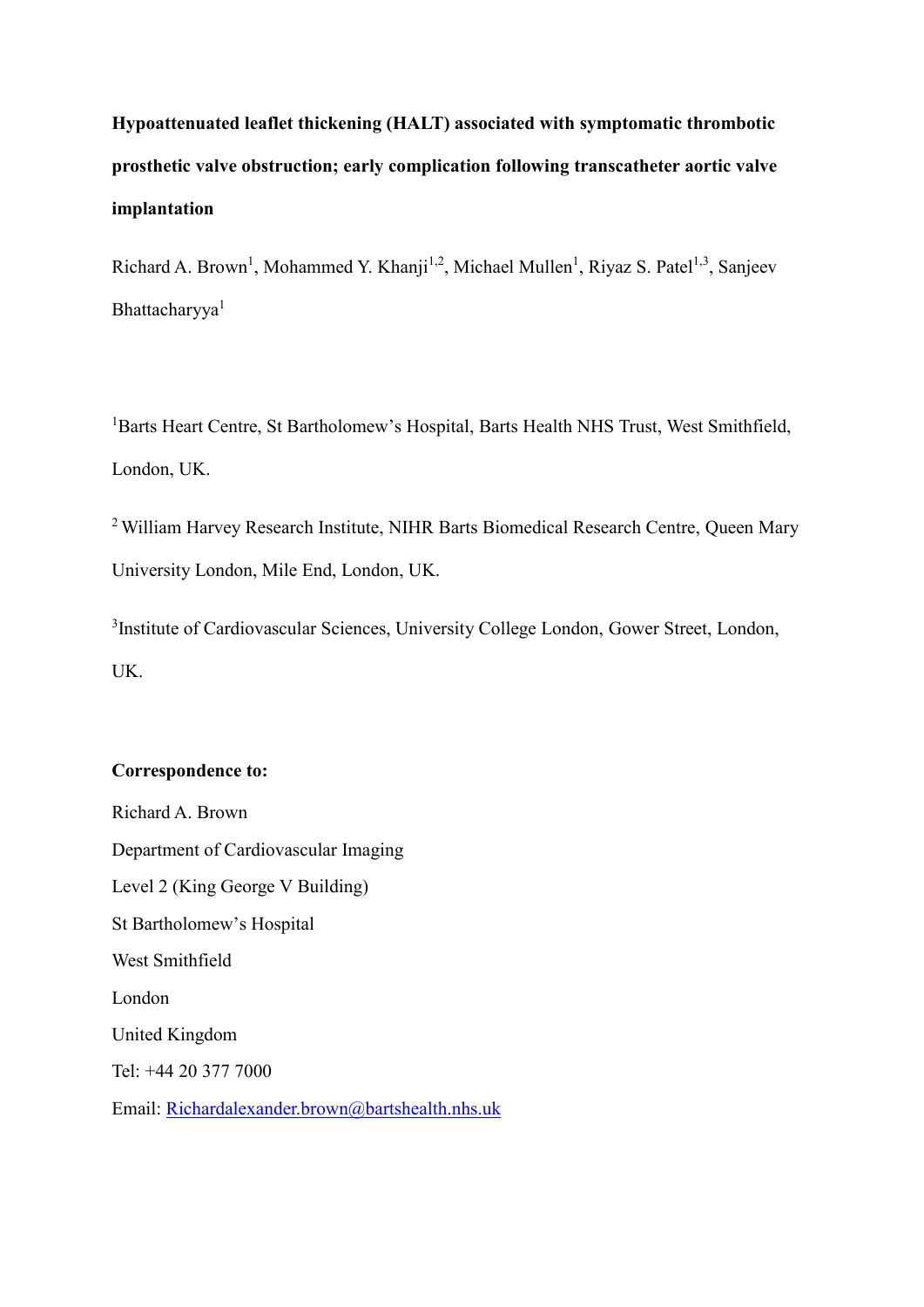A 58-year-old man with reduced exercise capacity and severe mixed aortic valve disease (mean gradient [MG] 45mmHg, aortic valve area 0.7cm<sup>2</sup>) was referred for valve replacement. He had a bicuspid valve with severe left ventricular (LV) dysfunction (ejection fraction 21%) and unobstructed coronaries. He underwent duodenal ulcer surgery 30 years prior. He was deemed high surgical risk due to severity of LV dysfunction and successfully underwent elective transcatheter aortic valve implantation (TAVI) with a 27mm Lotus™ valve. Post procedure transthoracic echocardiography (TTE) showed reduction of MG (10mmHg, Panel A). After initial improvement he became short of breath at 3-month follow-up with an ejection systolic murmur. Repeat TTE showed a considerable rise in aortic transvalvular gradient (MG 64mmHg, Panel B). Axial and sagittal oblique reconstructions of gated, retrospective, contrast enhanced computed tomography angiography (CTA) of the aortic valve showed hypoattenuation of all 3 cusps (Panel C, black arrows – Lotus<sup>TM</sup> valve ring, white arrow), with marked basal leaflet thickening (Panel D, black arrows) and severely reduced trileaflet motion (Supplemental video 1). Clopidogrel was replaced with anticoagulant (Apixaban). Repeat CTA one month later showed near normal leaflet thickness (Panel F, black arrows) and contrast enhancement (Panel E, black arrows). One year later he was asymptomatic with normal prosthetic valve function on anticoagulation (Supplemental video 2).

Early post TAVI hypoattenuated leaflet thickening (HALT) with associated reduced leaflet motion are increasingly recognised, but rarely associated with haemodynamically significant valve thrombosis causing symptoms. Trials are underway to determine the optimal post TAVI anticoagulation strategy.

Word count 249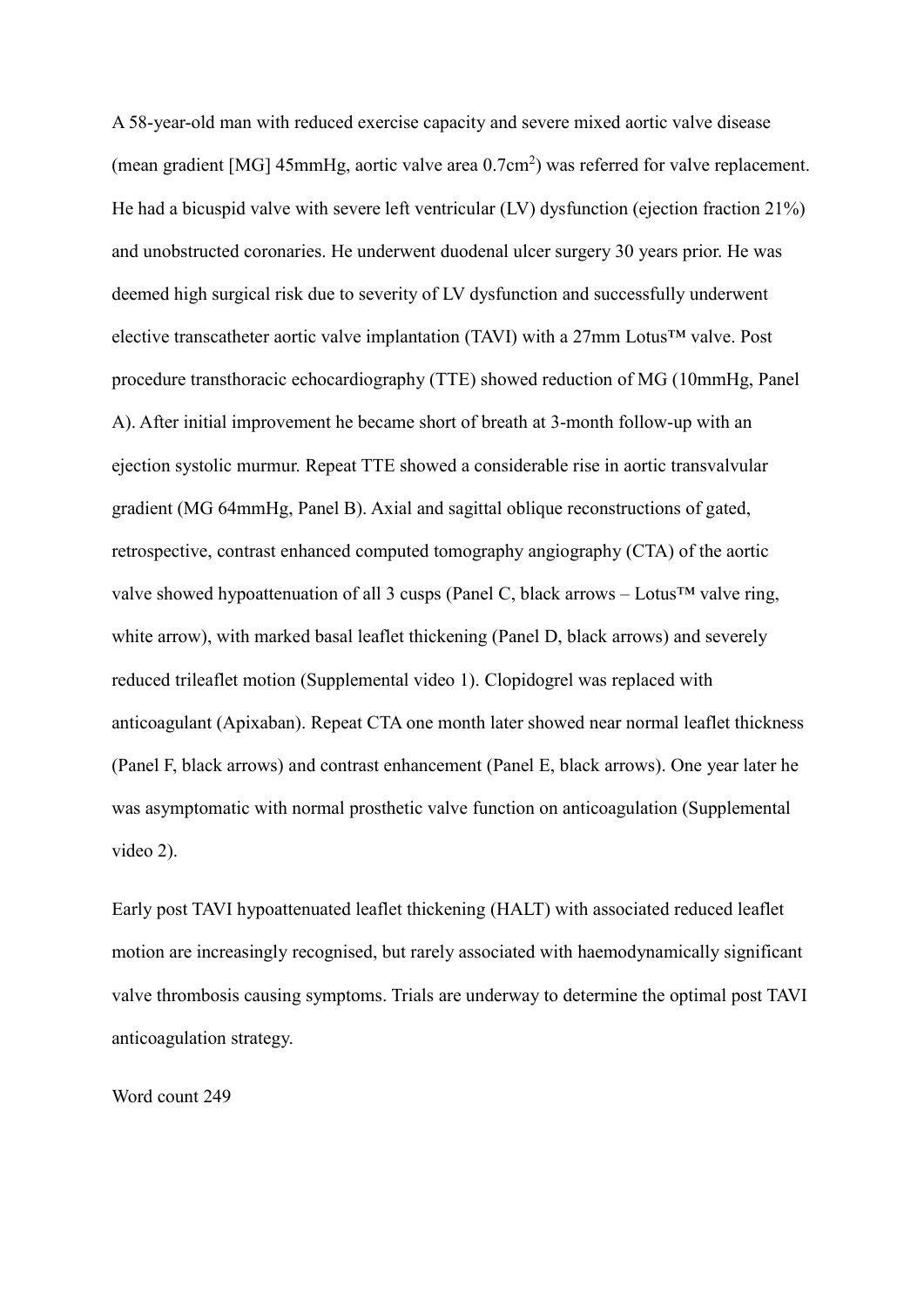Keywords: Hypoattenuated leaflet thickening, reduced leaflet motion, cardiac computed tomography, transcatheter aortic valve implantation, prosthetic valve thrombosis.



Panels A-F